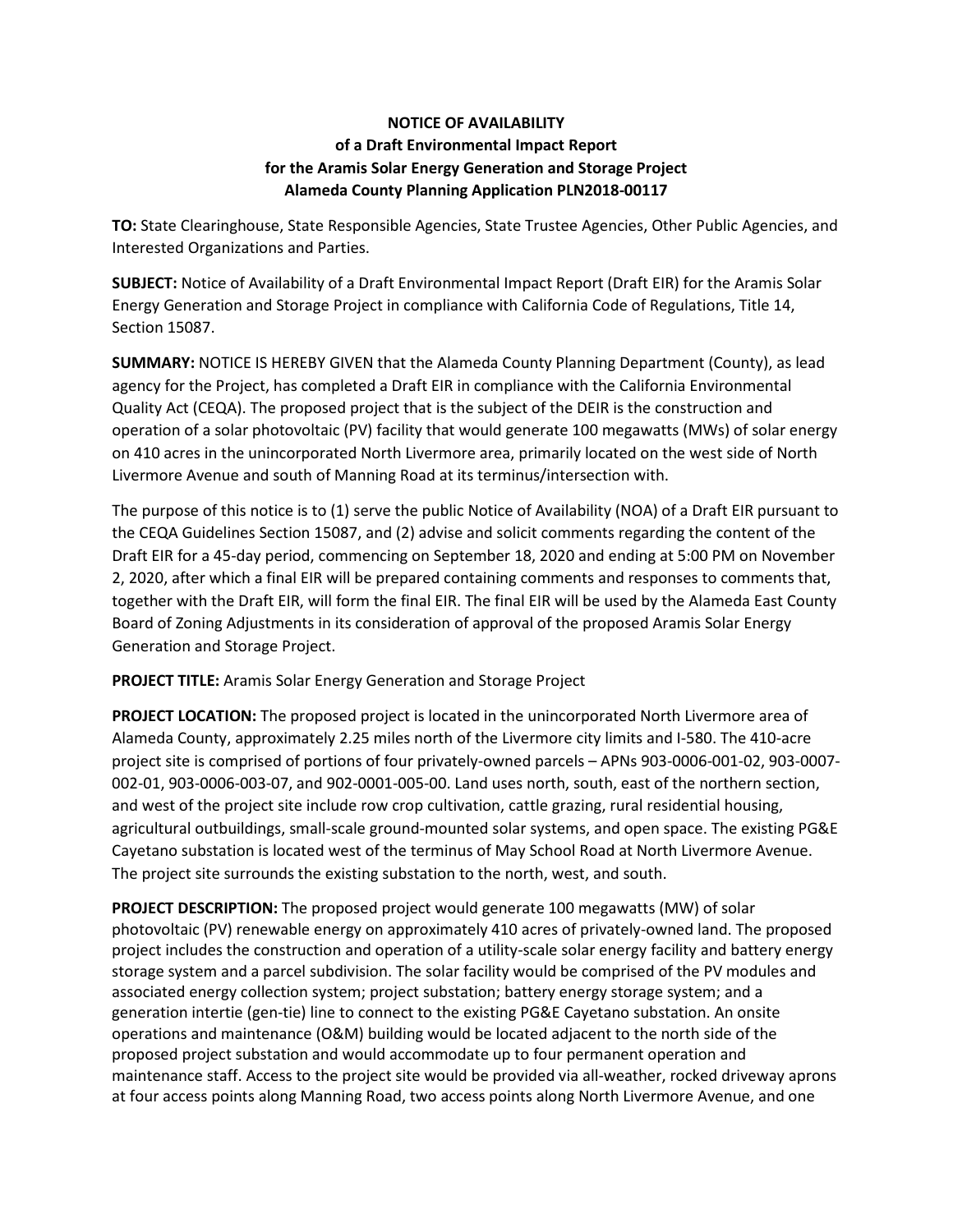access point along Hartman Road. The project components would be enclosed by security fencing. Water for project construction, operation, and decommissioning would be obtained via on-site groundwater wells in the Livermore Valley Groundwater Basin and/or water purchased from an off-site water purveyor and trucked to the project site. Construction of the proposed project is expected to occur in four phases over a nine-month period.

**SIGNIFICANT ENVIRONMENTAL EFFECTS:** The Project would have significant impacts in the following environmental areas:

- Aesthetics (landscaping proposed along North Livermore Avenue and Manning Road to screen the solar PV arrays)
- Land Use and Planning (proposed development in areas designated for Resource Management in the East County Area Plan)

No feasible mitigation measures were identified to reduce the impacts to Aesthetics and Land Use and Planning to a less-than-significant level.

In further compliance with CEQA Guidelines Section 15087, this notice reports that a database search of the proposed project site and 1-mile search radius incorporated into the Draft EIR did not identify any hazardous materials sites compiled pursuant to Section 65962.5 of the California Government Code, also known as the Cortese list.

**PUBLIC REVIEW AND DOCUMENT AVAILABILITY:** The 45-day public review period for the Draft EIR is from September 18, 2020 to November 2, 2020. The Draft EIR will be available on September 18, 2020 for review at following location and/or electronically:

224 W. Winton Avenue, Room 111 1188 S. Livermore Avenue Hayward, CA 94544 Livermore, CA 94550

Alameda County Planning Department Livermore Public Library – Civic Center

## And on the County's website:

<http://www.acgov.org/cda/planning/landuseprojects/currentprojects.htm> -- see "Environmental Impact Reports and Negative Declarations" – and "Aramis Solar Energy Generation and Storage Project, PLN2018-00117"

**PUBLIC COMMENTS:** Written comments on the Draft EIR must be received no later than November 2, 2020 at 5:00 PM.

Written comments on this Draft EIR should be submitted to:

County of Alameda Planning Department 224 W. Winton Avenue, Room 111 Hayward, CA 94544 ATTN: Andrew Young, Senior Planner

Please include a return address and contact name with your written comments. You are also encouraged to email your comments to andrew.young@acgov.org with "Aramis Solar Energy Generation and Storage Project EIR" as the subject.